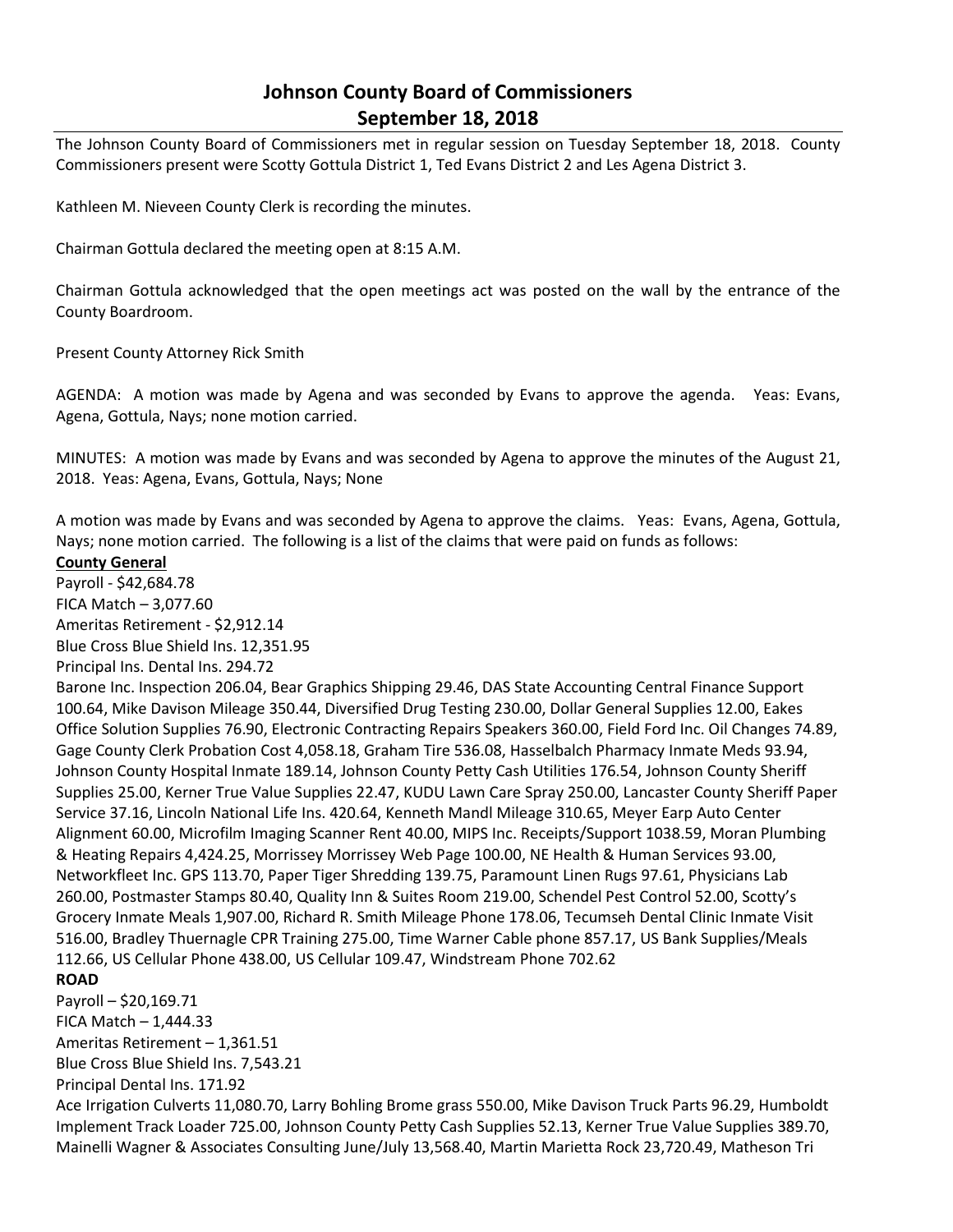Gas Oxygen 42.33, Midwest Underground Crab Orchard C49-227 Payment 3&4 \$117,244.70, Sid's Auto Parts 344.76, Paramount Linen Rugs 23.67, Powerplan Parts 39.56, Seneca Sanitation Trash Pickup 60.00, TO Haas Tires 744.76, Village of Sterling Water 12.00, Wick's Sterling Trucks parts 102.49, Windstream NE Phone 139.63.

## **RECORD PRESERVATION FUND**

Mips Support 120.12

### **INHERITANCE TAX FUND**

Gage County Sheriff Paper Service 49.23, Deborah L. Kopf Depositions 3,622.10, Pawnee County Treasurer Overpayment of Inheritance Taxes 133.28, Tecumseh Central Market Supplies 21.36, US Cellular 37.84

### **EMERGENCY MANAGEMENT FUND**

Johnson County Petty Cash Utilities 36.99, Windstream NE phone 2,302.53

## **AMBULANCE FUND**

Brinkman Brothers Inc. Repairs 94.93, Community Insurance Group Work Comp Ins. 2,100.00, EMS Billing Services contract Billing 1,279.05, EMS Refund 130.55, Jet Stop Inc. Fuel 100.91, Johnson County Hospital Supplies 8.25, Matheson Tri-Gas Oxygen 91.91

Highway Supt. Matt Schaardt and Kelly Kuhl were present at the meeting to discuss the following

- The bid opening on the County Bridge Match Program will be held October 16, 2018 at 9:30 A.M.
- Matt reported the meeting with NEMA and FEMA went well
- Project 277 was moving along well

Discussion was held on the possibility of going with the State bid for a new Motor Grader. A motion was made by Evans and was seconded by Agena to go with the State Bid to purchase a 2018 12M3 All Wheel Drive Motor Grader and to trade in the Cat M2 Motor Grader. Yeas: Evans, Agena, Gottula, Nays; none motion carried.

The Board acknowledges the Johnson County Treasurer Returned Distress Warrant Report, and the Johnson County Sheriff's Office Balance Sheet as of August 31, 2018.

A motion was made by Evans, and was seconded by Agena to go into closed session at 8:53 A.M. Yeas: Evans, Agena, Gottula, Nays; none motion carried.

The purpose of the closed session was to discuss personnel.

A motion was made by Agena and was seconded by Evans to go out of closed session at 8:59 A.m. Yeas: Evans, Agena, Gottula, Nays; none motion carried.

The 2018-19 Johnson County Budget hearing was opened at 9:15 A.M. Present at the hearing were County Attorney Rick Smith and Ann Wickett Tecumseh Chieftain.

Discussion was held on the Rent of the Office space for the County Attorney. Because there is no space available for an office in the Johnson County Courthouse for the County Attorney the board agreed to continue to pay him \$150.00 per month for the use of his office as the County Attorney's Office.

A motion was made by Evans and was seconded by Agena to include in the Johnson County Attorney's Budget \$150.00 per month for Rent of office space. Yeas: Evans, Agena, Gottula, Nays; none motion carried.